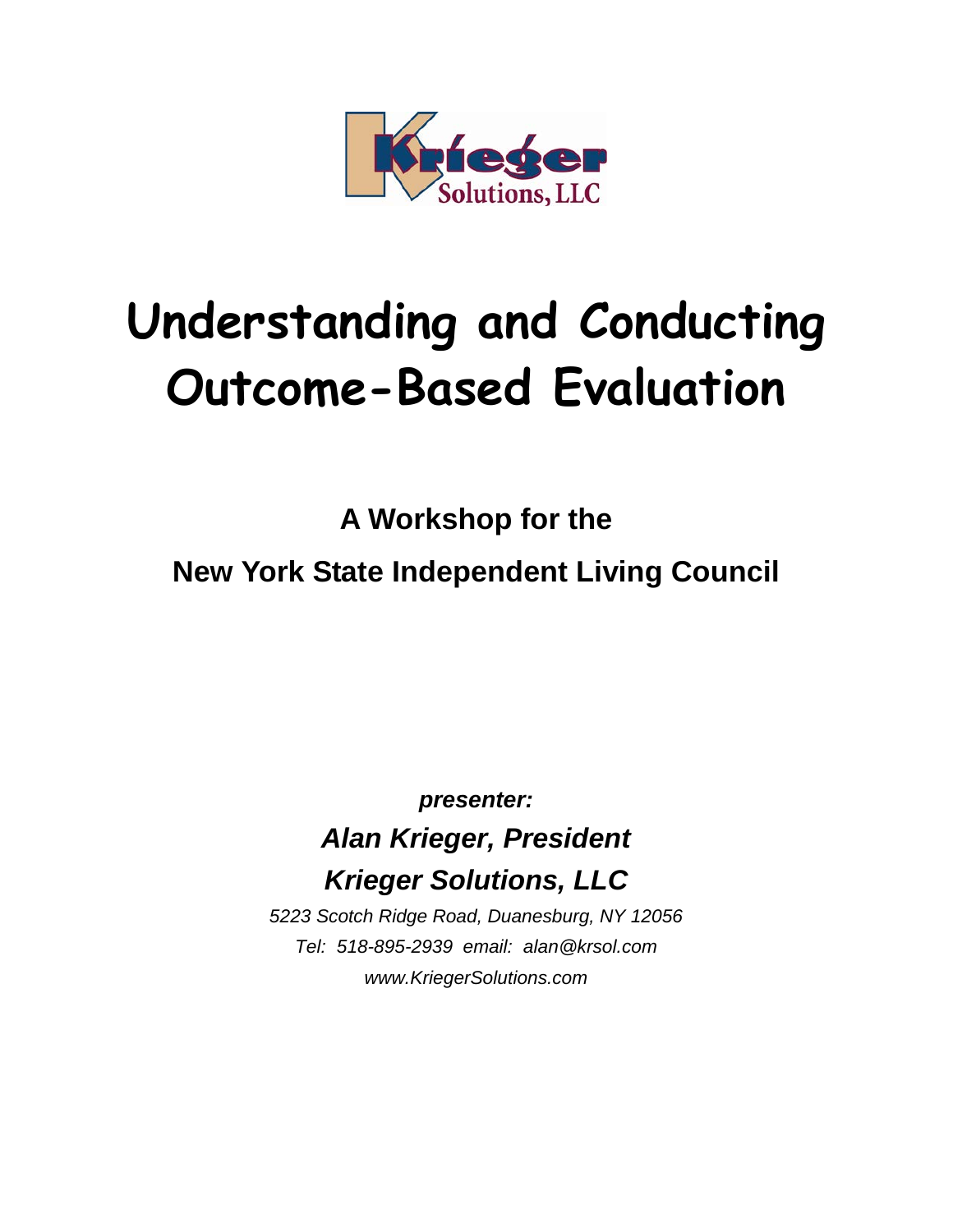## **Workshop Objectives**

#### **Better understand and be able to:**

- 1. Describe outcome based planning and evaluation.
- 2. Craft a meaningful, measurable outcome objective.
- 3. Structure and conduct an evaluation process.

#### **Workshop Agenda:**

- Evaluation terms and concepts
- How to create measurable objectives that can be evaluated
- Strengthening SPIL objectives
- Understanding and designing the evaluation process for each objective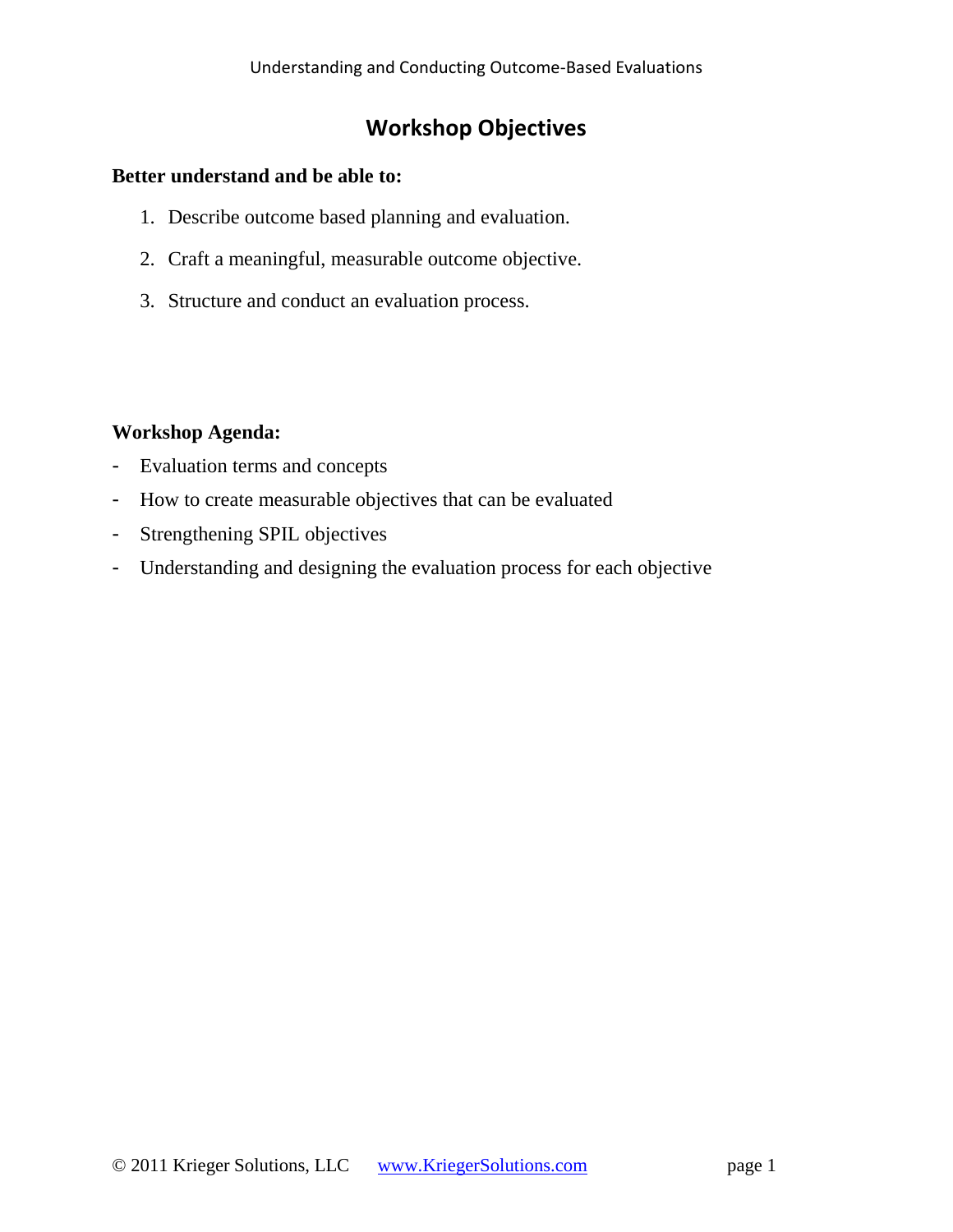#### **Evaluation Terms and Concepts**

- **Goals** a long term hoped for outcome; more immediate than a vision or mission statement, but not achievable in 1-3 years, if ever
- **Objectives** outcomes than can be achieved in 6 months to five years
- **Action Plan** a sequence of activities or strategies implemented to achieve an objective
- **Outcome –** a result of an action or strategy
- **Measurable Indicators** a specification that can be measured to show if an objective or an action plan were accomplished.
- **Performance Targets –** the actual numbers or desired level of accomplishment
- **Methods for Measuring:** surveys, interviews, review records, observe in action
	- specify what information will be gathered, by whom, from whom, using what techniques, and delivered to whom.
- **Evaluation** compare the intended outcomes to the actual results measured, and report on the findings.
- **Monitoring**  compare the actual activities delivered to those intended and report on the findings.

#### **Meaningful, measurable outcome objective:**

A statement of a desired change (or maintenance of a change) that has specified performance targets which when achieved will have a valuable impact on the target group.

#### **Logic Model:**

- 1. We provide some input (resources) … that support activities or services.
- 2. These activities result in some outputs number of services provided, amount of activities offered.
- 3. These outputs result in some change or outcome that moves us closer to our goals; e.g. benefits for participants or the system. These outcomes can be short term, medium term or long term.

#### **Need to run this in** *reverse* **for planning – start with goals and outcomes and work backwards. Once it's implemented, monitor steps 1 and 2, evaluate step 3.**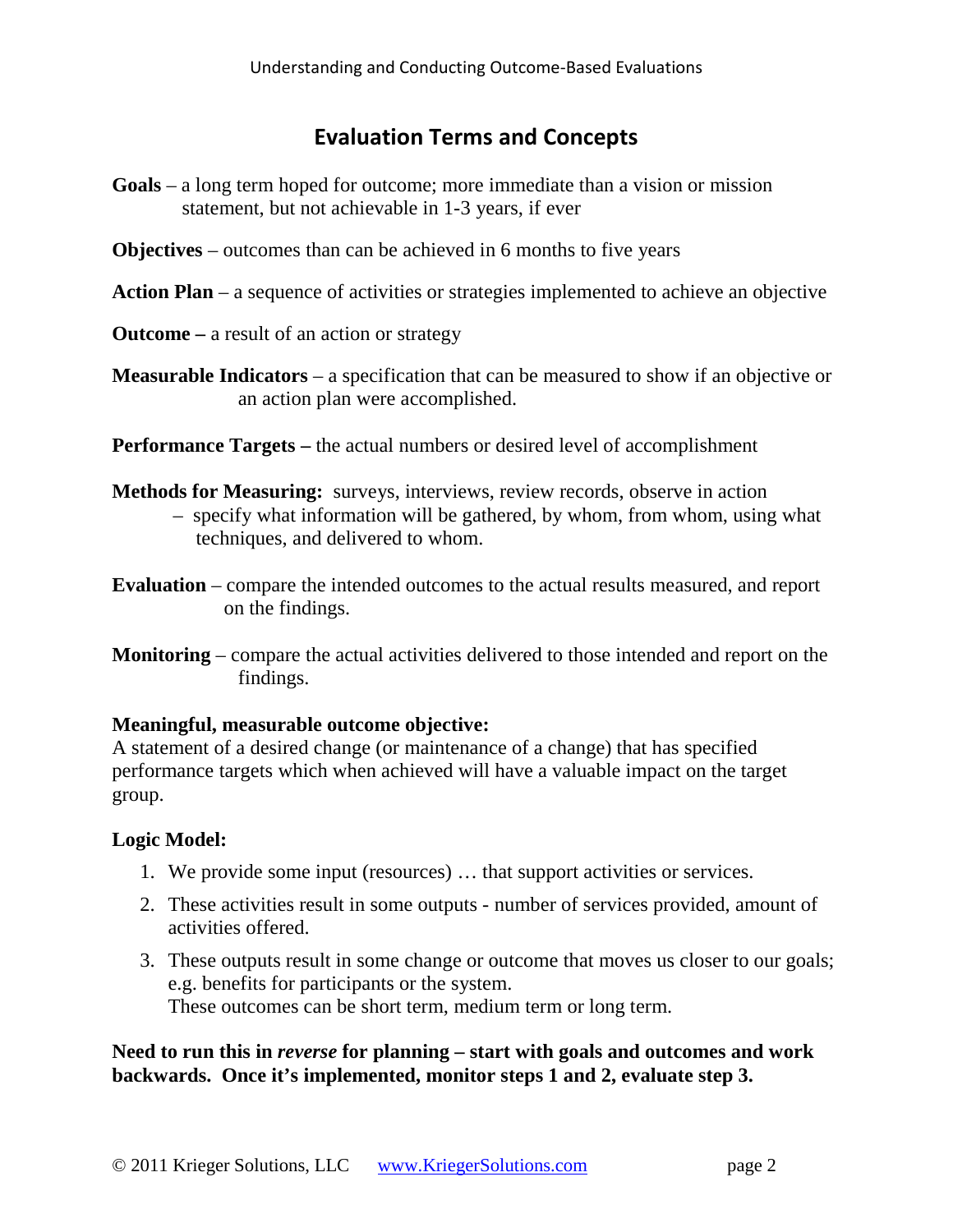### **How to Create Measurable Objectives That Can Be Evaluated**

When developing a plan, aim for 3-4 goals, and 2-4 objectives per goal, 10-15 objectives maximum.

Start with your goals – how do you want the world to be different? What broad impact or outcomes are you hoping for?

- Goal #1: NYSILC monitors, evaluates and effectively carries out duties related to the SPIL
- Goal #2: People with disabilities are empowered through participation and choices.
- Goal #3: Centers provide effective services to allow people with disabilities to control their lives.

For each goal will need 2-3 objectives – outcomes that move us closer from where we are now to where we want to be.

Goal # 1: NYSILC monitors, evaluates and effectively carries out duties related to the SPIL

- Objective 1: Support the basic operation of NYSILC each year through September 30, 2013.
- Objective 8: Support statewide strategic media services and promote public awareness about IL in multiple media markets each year through September 30, 2013.
- Objective 9: Support a statewide consumer satisfaction survey for the CIL network by September 30, 2011.
- Objective 10: Support a consultant to establish an outcome-based evaluation SPIL plan that the council can implement and operationalize, including its use and development towards the next SPIL, each year through September 30, 2013.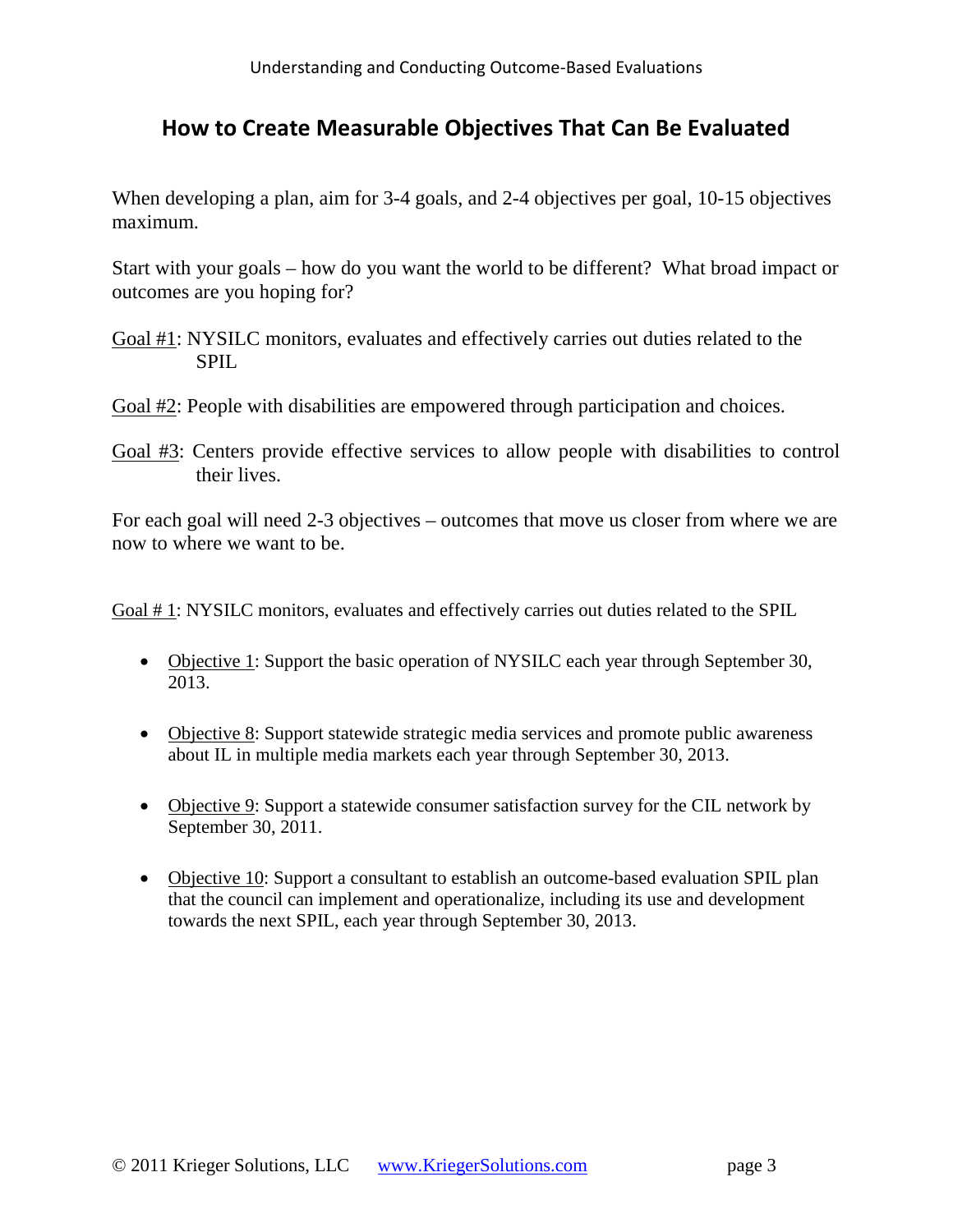Goal # 2: People with disabilities are empowered through participation and choices.

- Objective 2: CBVH will provide services on a fee-for-service basis to eligible individuals who are legally blind to enable them to meet independent living goals each year through September 30, 2013.
- Objective 3: Support a Statewide Systems Advocacy Network (SSAN) by developing local partnerships and coalitions, and engaging in community education about issues impacting people with disabilities, resulting in increased visibility about Independent Living, and at least one significant statewide system change each year through September 30, 2013.
- Objective 5: Support youth leadership by providing sponsorships for youth to attend and participate in IL conference, national disability and youth leadership trainings each year through September 30, 2013.
- Objective 7: Support a statewide consumer-controlled, non-partisan Get Out The Vote (GOTV) network for voters with disabilities to promote voter registration, voter education and use of the new accessible voting systems each year through September 30, 2013.
- Goal  $\#$  3: Centers provide effective services to allow people with disabilities to control their lives.
	- Objective 4: Support direct consulting services and coaching to the statewide network of centers each year through September 30, 2013.
	- Objective 6: Support an annual training opportunity to promote the implementation of the Nursing Facility Transition and Diversion waiver in a manner consistent with the Independent Living philosophy, including best practices and technical assistance, each year through September 30, 2013.
	- Objective 11: Provide four \$30,000 capacity building grant opportunities for three years in a competitive RFP to Centers for Independent Living (CILs) and Service Centers for Independent Living (SCILs) each year through September 30, 2013.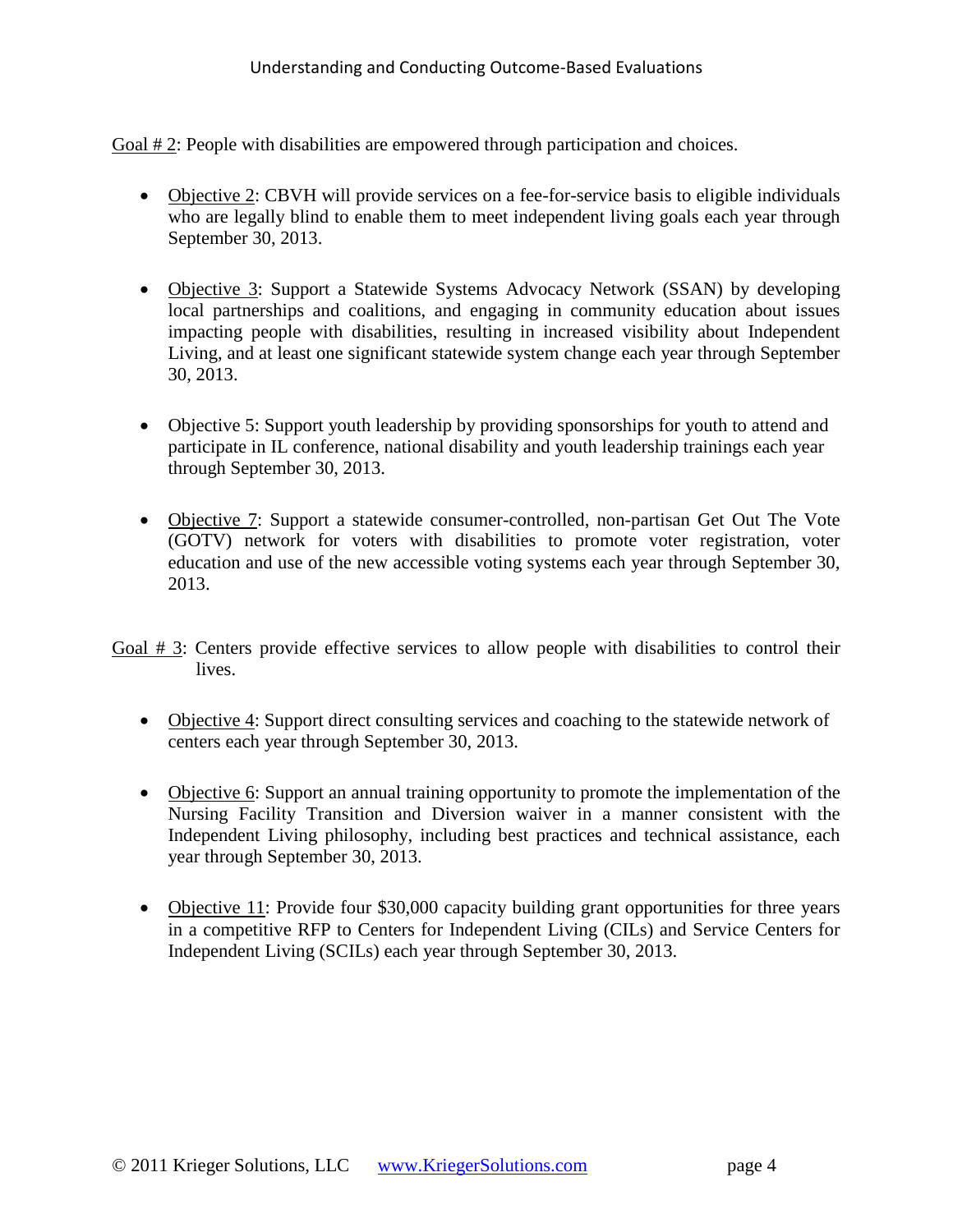#### **For each objective**:

- State the desired change or outcome.
- Need measurable indicators and performance targets
	- what will change, for whom, where, when, and by how much; and how will you measure it?
- Objectives usually use words such as to increase, decrease, prevent, or reduce.
- They should be action statements statements of measurable change in behavior or situation (back to school, employed, etc.). You can also show a change in knowledge, skill, or attitude, but these are of secondary value – behavior or situational changes are the bottom lines.
- They should include a baseline or reference point what it is like now (before the program) and how will it be different as a result of the program. (Note: after the first year, if your baseline improves greatly due to your intervention, you can reference as a baseline what it was like before the program and/or what it's like in other regions.)
- They should include numbers size of target population you'll serve and the number who will demonstrate the desired outcome.
- They should include a timeframe usually within the funding cycle.

Objectives should be SMART: specific, measurable, agreed upon, realistic and time bound.

Some objectives are too long term or too difficult to gather data around. In these cases, we can use the Measurable Indicators, as a subsidiary objective. If these indicators are met, then the objective is likely to be met. .

e.g. Objective – *Conduct a media campaign to increase awareness of Independent Living* 

Measurable Indicators:

- Increased services to support independent living
- Increased attendance at independent living programs and services
- Increased participation in fund raising events
- Increased hits on a web site or blog readership
- Demonstrates gain in some independent living skill

These are all indicators that there has likely been some success in increasing awareness of independent living.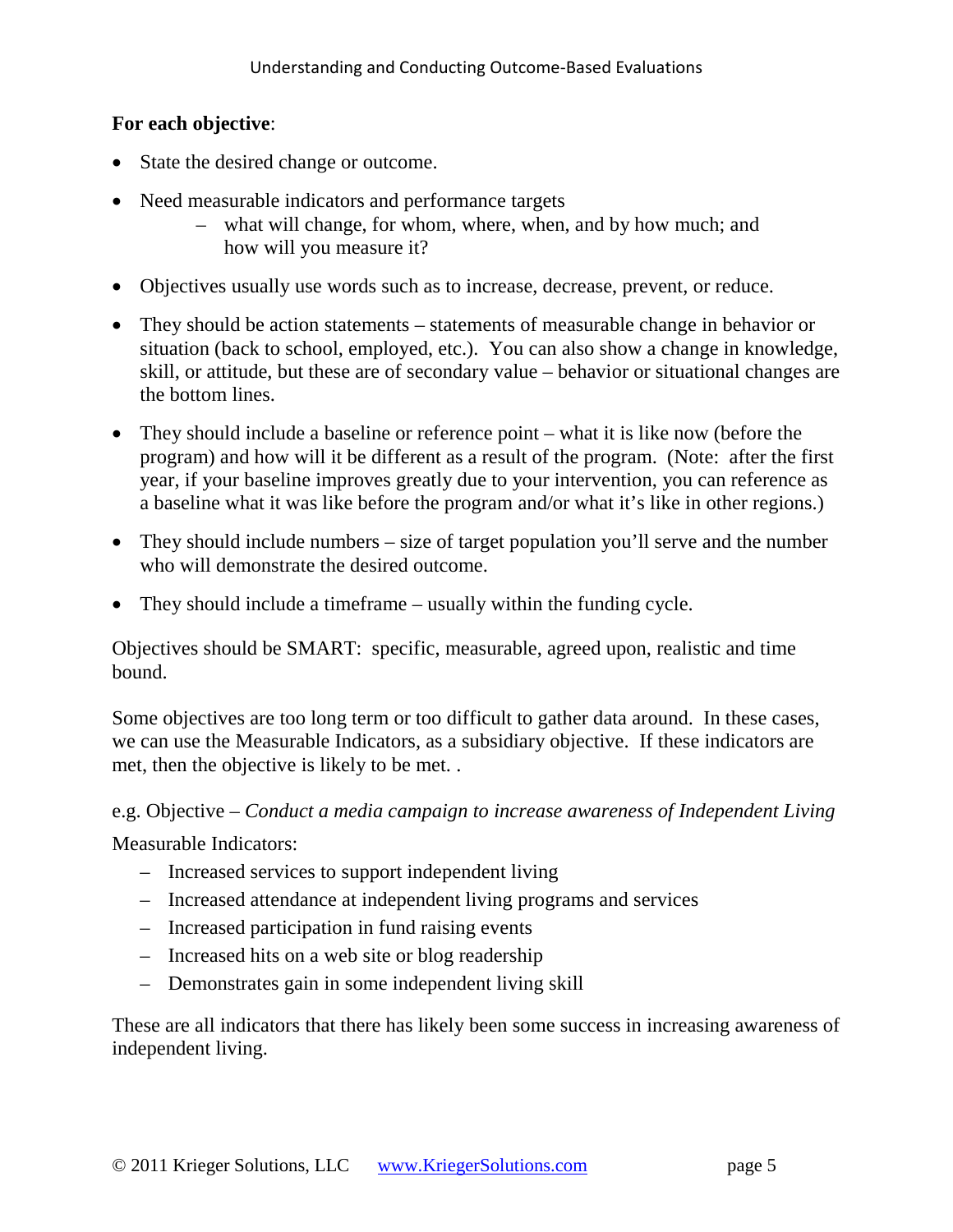Objective 7: Support a statewide consumer-controlled, non-partisan Get Out The Vote (GOTV) network for voters with disabilities to promote voter registration, voter education and use of the new accessible voting systems each year through September 30, 2013.

- o Measurable Indicators:
	- Number of network partners within the GOTV.
	- Number of people with disabilities registered to vote within the GOTV network.
	- Number of voter education issues addressed through the GOTV network.
- o Geographic Scope:
	- Statewide.
- o 3-Year Performance Targets:
	- 60 partners within the GOTV network.
	- 10,000 people with disabilities registered to vote within the GOTV network.
	- 18 voter education issues addressed through the GOTV network.
- o Timeframes/Interim Progress: (Year 1, Year 2, Year 3)
- o 2011 Performance Targets:
	- 15 partners within the GOTV network.
	- 2,000 people with disabilities registered to vote within the GOTV network.
	- 6 voter education issues addressed through the GOTV network.
- o Action Steps:
	- The DSU will develop and distribute the competitive RFP regarding the coordination of the GOTV network.
	- The coordinator of the GOTV network will submit a quarterly report to the DSU which will update information related to the performance targets. The information will be shared at full council meetings and with the SPIL Subcommittee for evaluation.
- o Potential/Additional Future Impacts/Consideration (Year Two):
	- *Number of people with disabilities registered to vote within the GOTV network.*
		- *Increase in the number of people with disabilities who vote in New York*
		- *Increase in the number of people with disabilities using the Ballot Marking Device*
		- *Decrease in the number of voting access complaints.*
		- *Decrease in the number of absentee ballots.*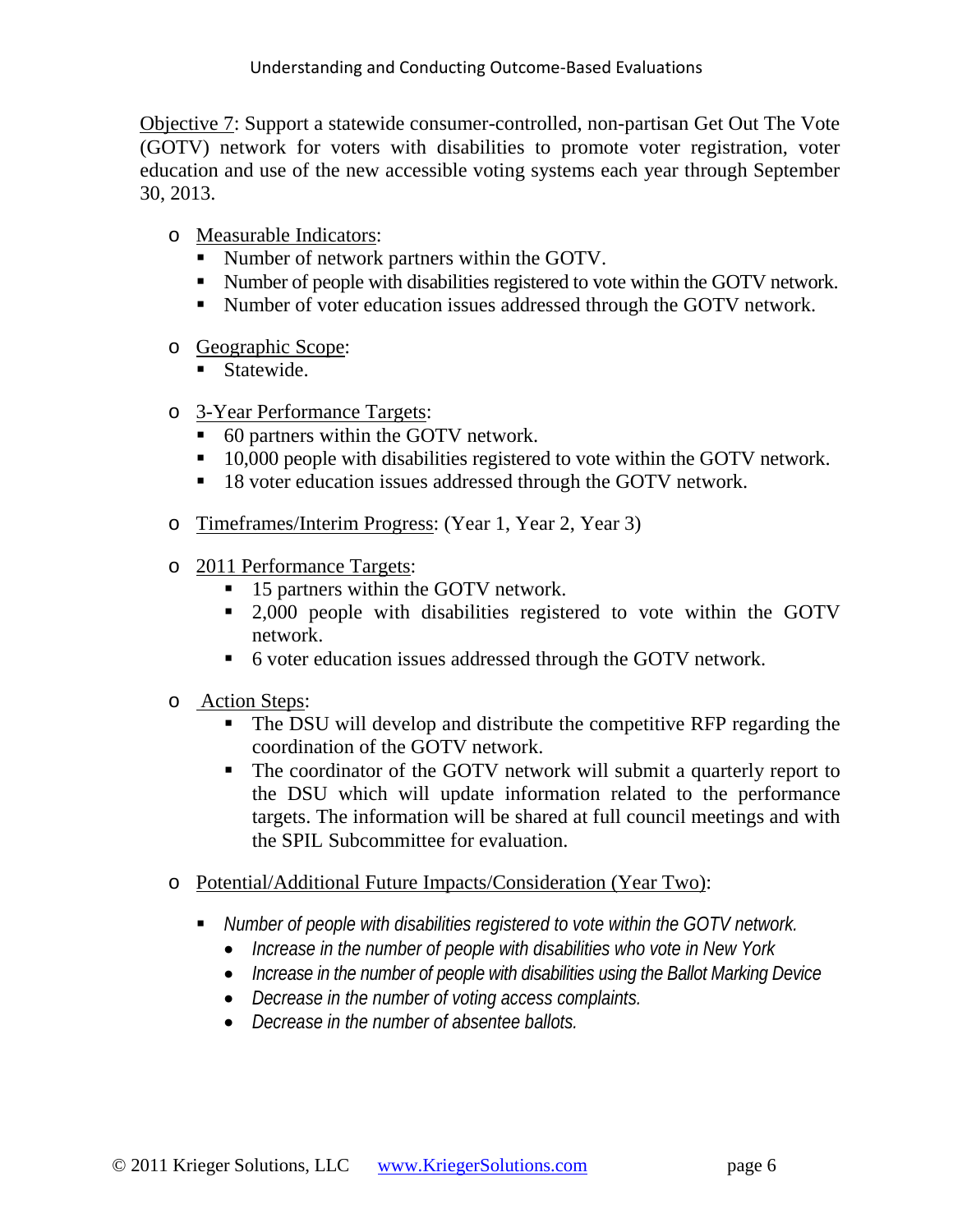## **Application**

**Vision statement**: NYSILC is a champion of systemic change promoting opportunities and full participation in all aspects of society for people with disabilities.

**Mission statement:** NYSILC is an independent federally mandated state council that advances Independent Living philosophy through the network of CIL's and statewide partnerships by engaging in or supporting research, education, employment, community organization, advocacy, and systems reform.

#### **Need to get more specific…. First what does IL mean?**

**Independent Living** means controlling and directing your own life, taking risks, and being allowed to succeed and fail on your own terms.

*How* does NYSILC do that?

NYSILC is responsible for the development, implementation and monitoring of the 3 year **Statewide Plan for Independent Living** (SPIL). The council is jointly responsible for the SPIL with its state plan partners. Statewide Independent Living Councils (SILCs) established under Title VII of the Rehabilitation Act of 1973, as amended, are state appointed councils **which coordinate the functions related to the planning, monitoring and evaluation of the SPIL**.

**NYSILC provides support and technical assistance** to 37 independent living centerscommunity-based organizations directed by and for people with disabilities. Finally, **NYSILC assists in** the drafting of disability legislation, promotes selected research projects and coordinates the collection of polling data.

With this background, look at one of the objectives your committee is charged with and see if you can make it more of a meaningful, measurable, outcome objective.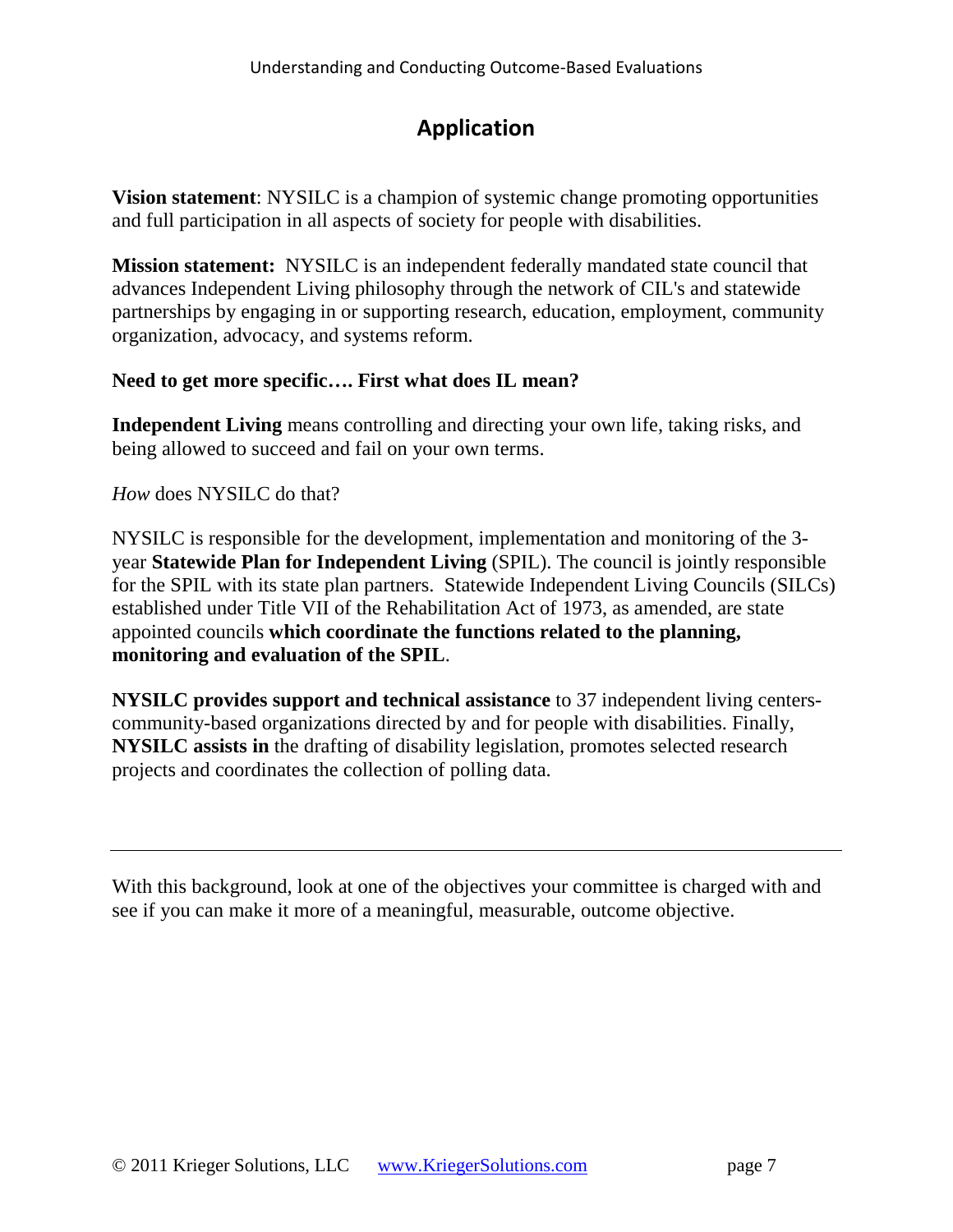## **Conducting an Evaluation**

#### **Formative and Summative Evaluation:**

The major purpose of evaluation should be to influence decision-making through the provision of data-driven feedback.

Evaluation is mostly looked at as an accountability mechanism – did you do what you said you would do.

We can do both.

**Formative evaluation** gets input as the process unfolds. This is used to see if a project is producing the results that were intended and if not, what need's to be done to adjust it to make it better.

This is best done as a collaborative activity; including the beneficiaries of the project, the service deliverers and the funders or regulators.

Data is collected and compiled and a group involving all the stakeholders reviews it and draws conclusions and recommendations.

Also known as "implementation" or "process" evaluation.

**Summative evaluation** is conducted at the end of a project to judge its outcomes and report on the results. This is usually done for accountability purposes, but can also be used to learn about how to do things differently the next time.

Also known as "outcome" or "impact" evaluation; also cost-effectiveness assessment.

*"When the cook tastes the soup, that's formative; when the guests taste the soup, that's summative."* Robert Stakes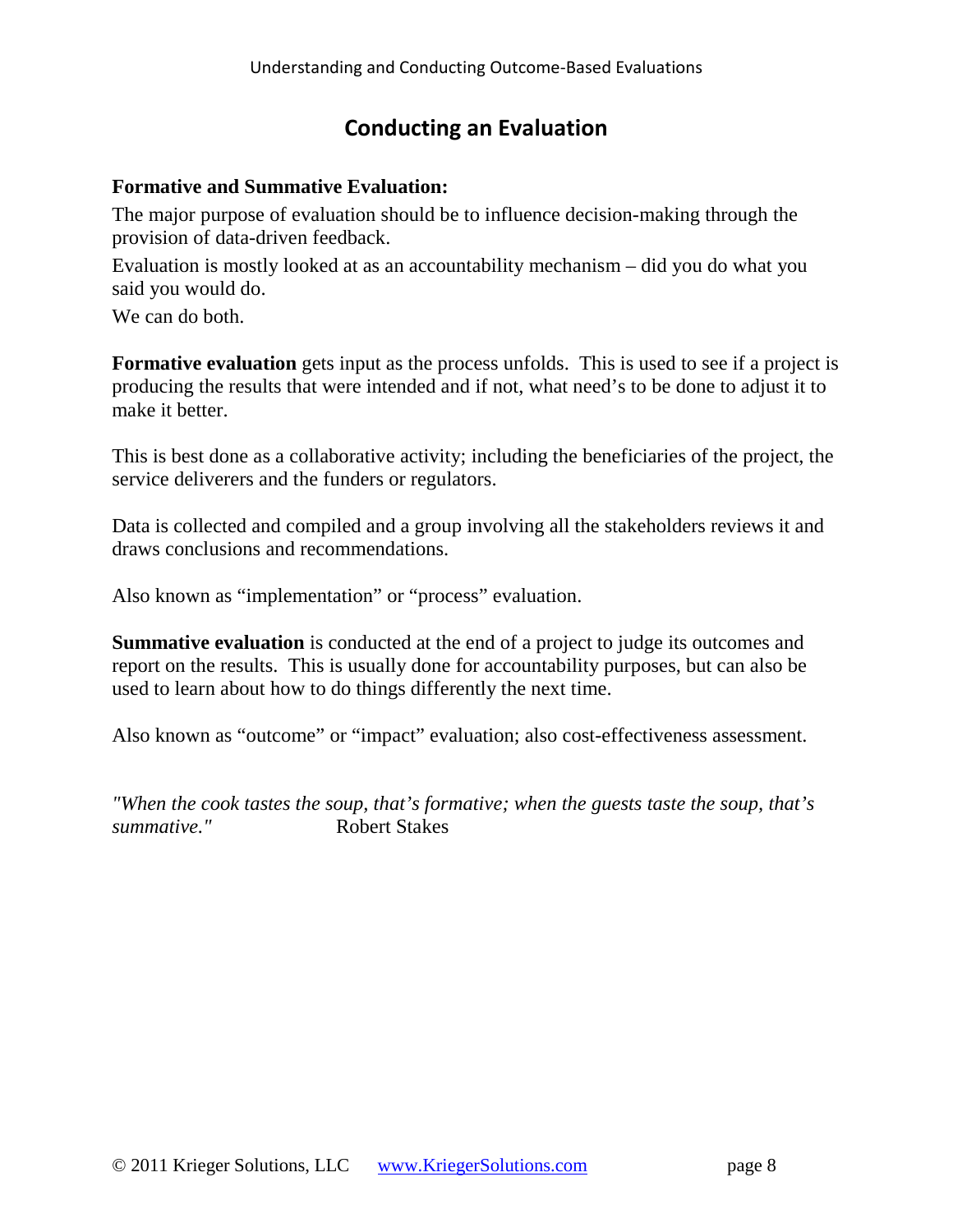The focus in both formative and summative is on the *outcome – did the program make the changes or impacts that it was supposed to?* 

Evaluation can help you see if you are appropriating resources in a useful way – are you focusing on critical consumer needs and having positive outcomes on these needs. Is there a good "return on investment".

We don't evaluate activities or services, we evaluate the impact or outcome. Monitoring assessed compliance with the plan in terms of activities or services.

Evaluation can answer:

- Does your program accomplish what it is supposed to?
- Is the result of value?
- Does it accomplish this in an efficient/cost-effective way?
- Does it help our target population?

Evaluation may also address:

- What obstacles came up in implementing the program and what was their impact?
- Were there any unintended consequences or results?

*"The true worth of a researcher lies in pursuing what he did not seek in his experiment as well as what he sought."*

–Claude Bernard, (1813–1878) French physiologist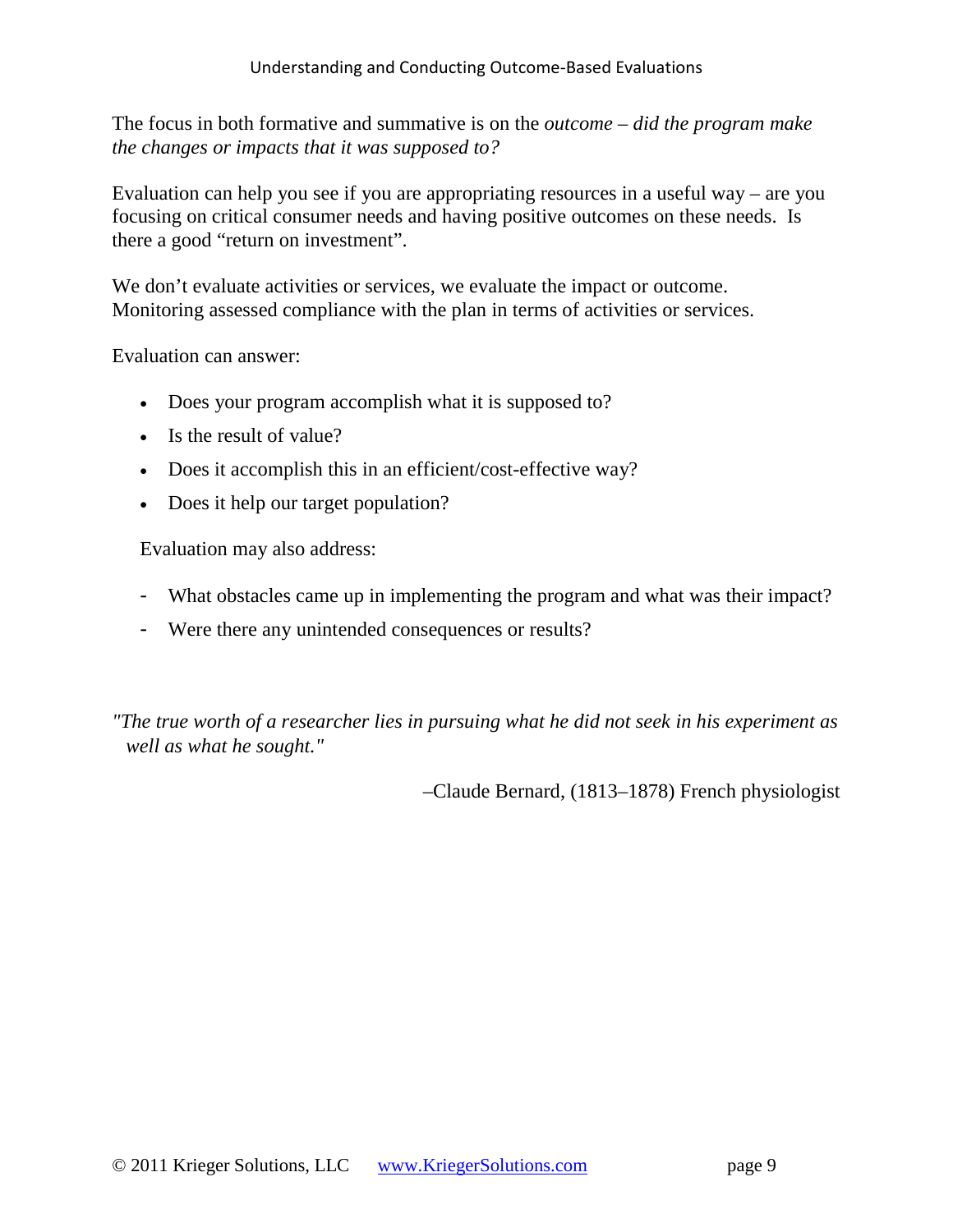## **The Evaluation Process**

**Objective 8**: Support statewide strategic media services and promote public awareness about IL in multiple media markets.

- o Outcomes/Measurable Indicators:
	- Number of media hits that appear in statewide media markets (newsprint, radio, television, online media).
	- Number of media hits that appear in statewide media markets (television, radio, newsprint, online media), either purchased or PSA, part of a statewide campaign to promote IL.
		- Increased visibility of people with disabilities and IL in the media.
		- People with disabilities get roles to portray us rather than able-bodied actors (Glee, House).
	- Number of media hits that appear in local media markets (television, radio, newsprint, and online media) by providing support to CILs.
		- Increase in the number of CILs with media plans.
		- Increased attendance and giving at CIL events publicized in media.
- o 2011 Performance Targets:
	- 6 media hits that appear in statewide media markets.
	- 40 media hits that appear in statewide media markets, either purchased or PSA, as part of a statewide campaign to promote Independent Living.
	- **12 media hits that appear in local media markets by providing support to CILs.**
- o How are they measured?
	- Data for media hits, statewide media hits, PSA or statewide campaigns, and local media markets directed by CILs based on monthly reports provided by media consultant and yearend report to ACCES, along with copies of and/or links to media hits.
	- Also, the media consultant documents work directly with CILs with an initial assessment, written media plans, lists of targeted media buys, facilitates press releases and opinions, and clips of subsequent media hits.
- o How or who do we obtain the information/data from?
	- NYSILC executive director has immediate access to all of this information including direct source documents.
- o Do we need to develop an instrument to collect the data? No.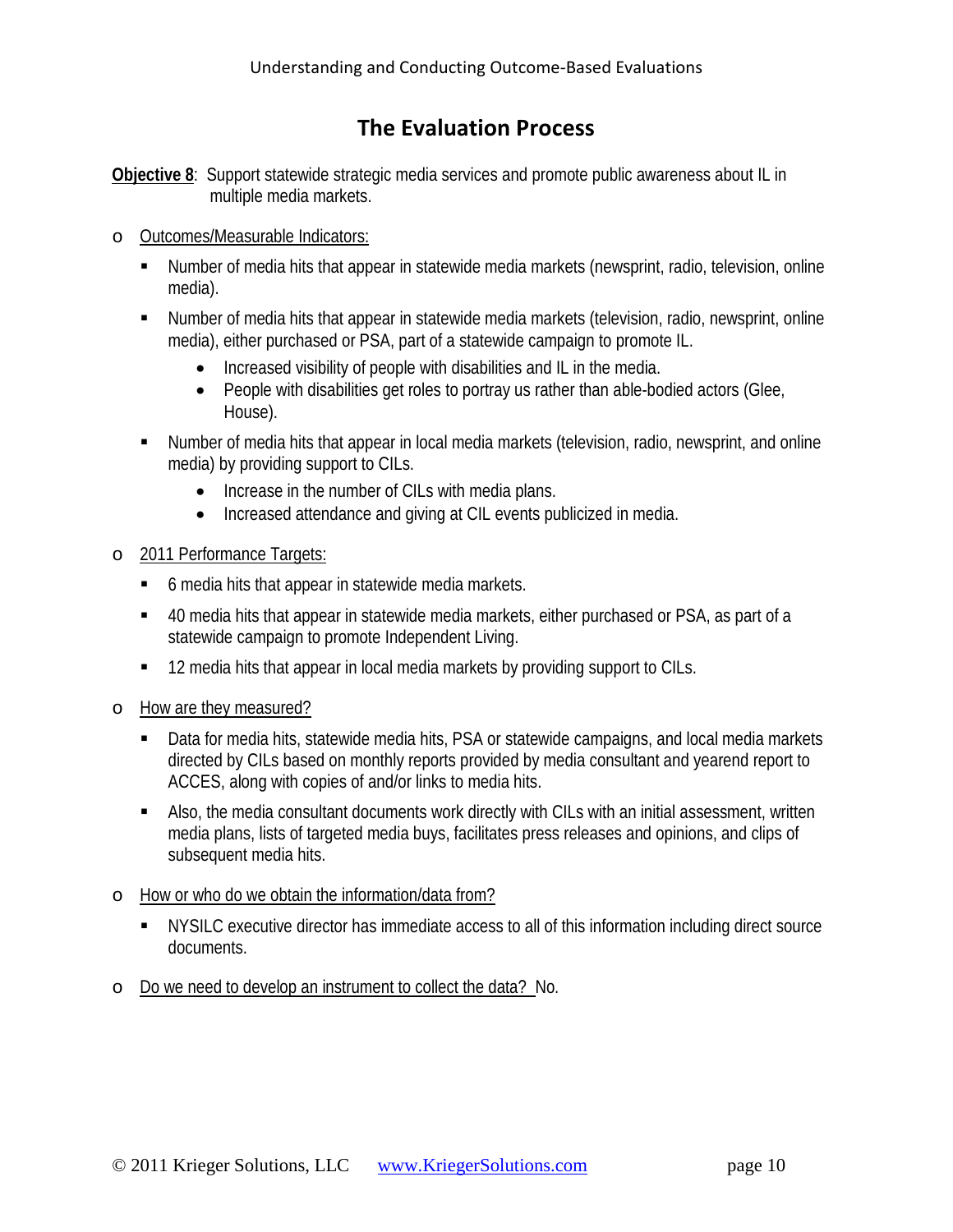- o Evaluation:
	- Once the data and information has been collected, it should be summarized into an email communication and sent to the committee members responsible for the evaluation and review.
	- The committee will review and analyze the data and compile the results in a short report.
	- The committee will verify that all the data for measurable indicators is included in the report. If there is any missing or unclear data, the committee will request additional data from NYSILC staff.
	- When the evaluation is complete, the results should be emailed to the SPIL Subcommittee, NYSILC office, and SPIL Evaluator.
- o What committee/subcommittee is responsible for evaluation of the objective? SPIL Subcommittee.
- o Potential/Additional Future Impacts/Consideration (Year Two):
	- Number of media hits that appear in statewide media markets (newsprint, radio, television, online media) that promote NYSILC's initiatives – media hits have specific information to support this
	- Number of media hits that appear in statewide media markets (television, radio, newsprint, online media), either purchased or PSA, part of a statewide campaign to promote IL.
		- Increased visibility of people with disabilities and IL in the media.
		- People with disabilities get roles to portray us rather than able-bodied actors (Glee, House).
		- Increased visibility of services and the IL system statewide media hits have specific information
	- Number of media hits that appear in local media markets (television, radio, newsprint, and online media) by providing support to CILs.
		- Increase in the number of CILs with media plans.
		- Increased attendance and giving at CIL events publicized in media. Or number of media hits that promote specific event and have sufficient information
		- Increased awareness of local services media hits have specific information location, services, contact info, etc.

#### **Additional Thoughts on the Evaluation Process**

Once you've completed the evaluation and before you've filed the report:

- Discuss what steps might be taken to improve any deficiencies and/or build on any successes.
- Discuss whether the SPIL needs to be amended if any of the objectives seem impossible to measure or complete, or counter productive (unintended consequences).